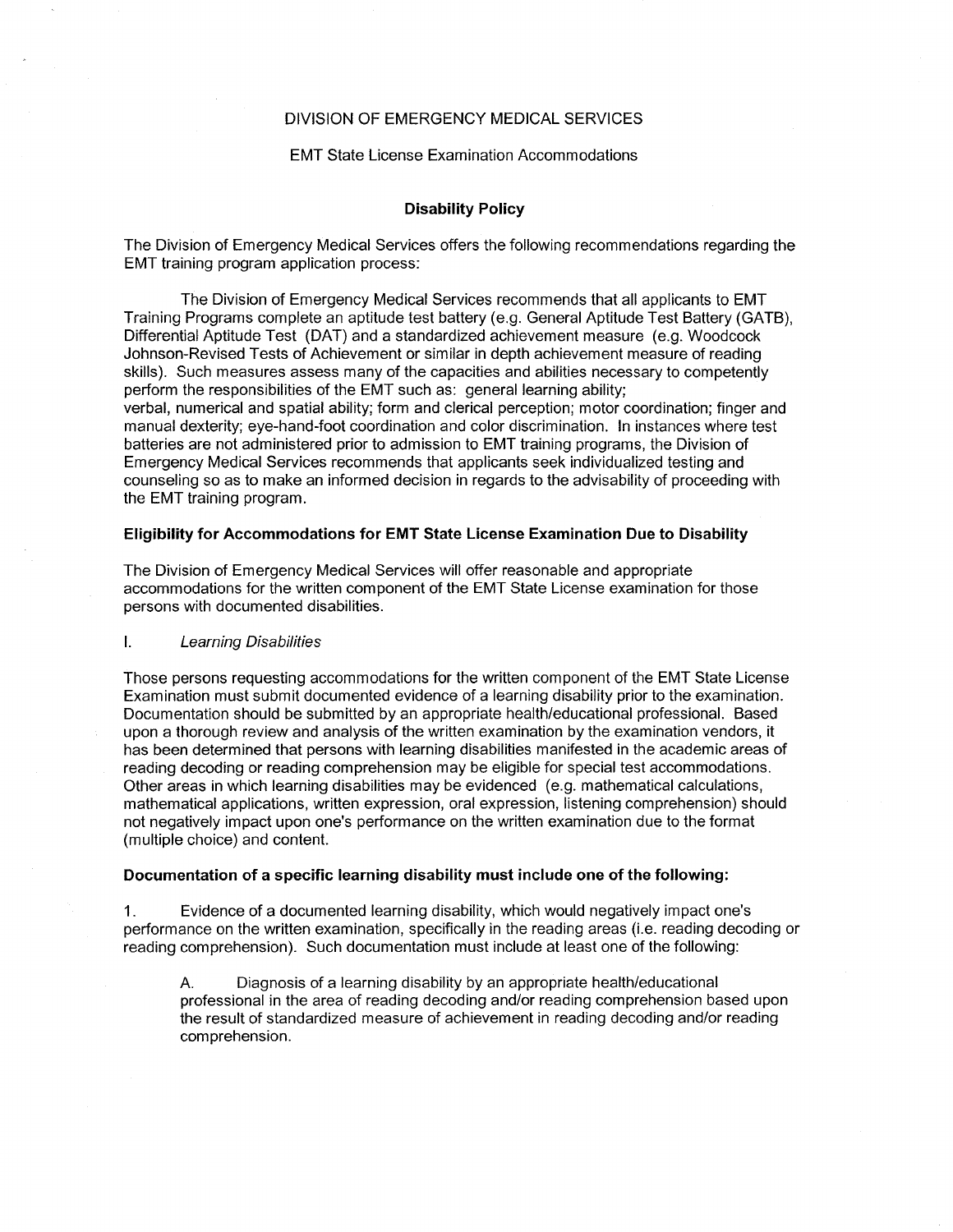## A learning disability is defined as one of the following:

1) Standard achievement scores in reading decoding and/or reading comprehension which are at least one standard deviation below the score obtained on a standardized individual measure of intelligence. Results of previous and currently valid psychoeducational evaluations will be accepted as evidence. Evaluations more than three (3) years old will not be considered valid. If no such assessment has been conducted, then the applicant is responsible for obtaining such documentation before a decision can be made by the Division of Emergency Medical Services regarding the applicant's request for special accommodations.

2) A statistically significant deficit in some area of cognitive processing which would impact one's ability to successfully complete the Division of Emergency Medical Services examination as written. Such cognitive processing deficits should be documented through appropriate standardized testing.

B. School and/or work records, which demonstrate that special education services or accommodations were provided due to a learning disability in the area of reading decoding and/or reading comprehension. Appropriate documentation of the learning disability as defined above will also be required.

- 2. Evidence of Attention- Deficit/ Hyperactivity Disorder (ADHD), which would negatively impact one's performance on the written examination. A childhood history of diagnosis with ADHD is not sufficient to warrant accommodations on the written portion of the examination. While ADHD is frequently chronic, the symptom picture often is changed by the time one reaches adulthood. Therefore, documentation of a current diagnosis of ADHD is required to receive accommodations. Such documentation must include at least one of the following:
	- A. Diagnosis of ADHD by an appropriate health professional licensed to perform such examinations. Such documentation may include a developmental history that defines symptom onset, evidence of a negative impact on education (i.e., an individual educational plan), and evidence of a negative impact on current functioning. Additionally, the ADHD symptoms must not be the result of a psychiatric condition alone (Le., Major Depression, Bipolar Affective Disorder or Anxiety Disorder).
	- B. Documentation may include standardized and/or computerized tests of attention such as the Delis- Kaplan Executive Function System, TOVA Gordon Diagnostic Battery or the Connors' Continuous Performance Test. Self-report measures such as the Brown ADD Scales are acceptable but must be administered by an appropriate health professional.

## **Written Examinations**

The types of accommodations which may be requested by persons qualifying for special accommodations on the written examination due to documented learning disability or ADHD (as described above) are as follows:

1. Extended Time: The Division of Emergency Medical Services will permit those persons who qualify for special accommodations on the written examination due to a documented